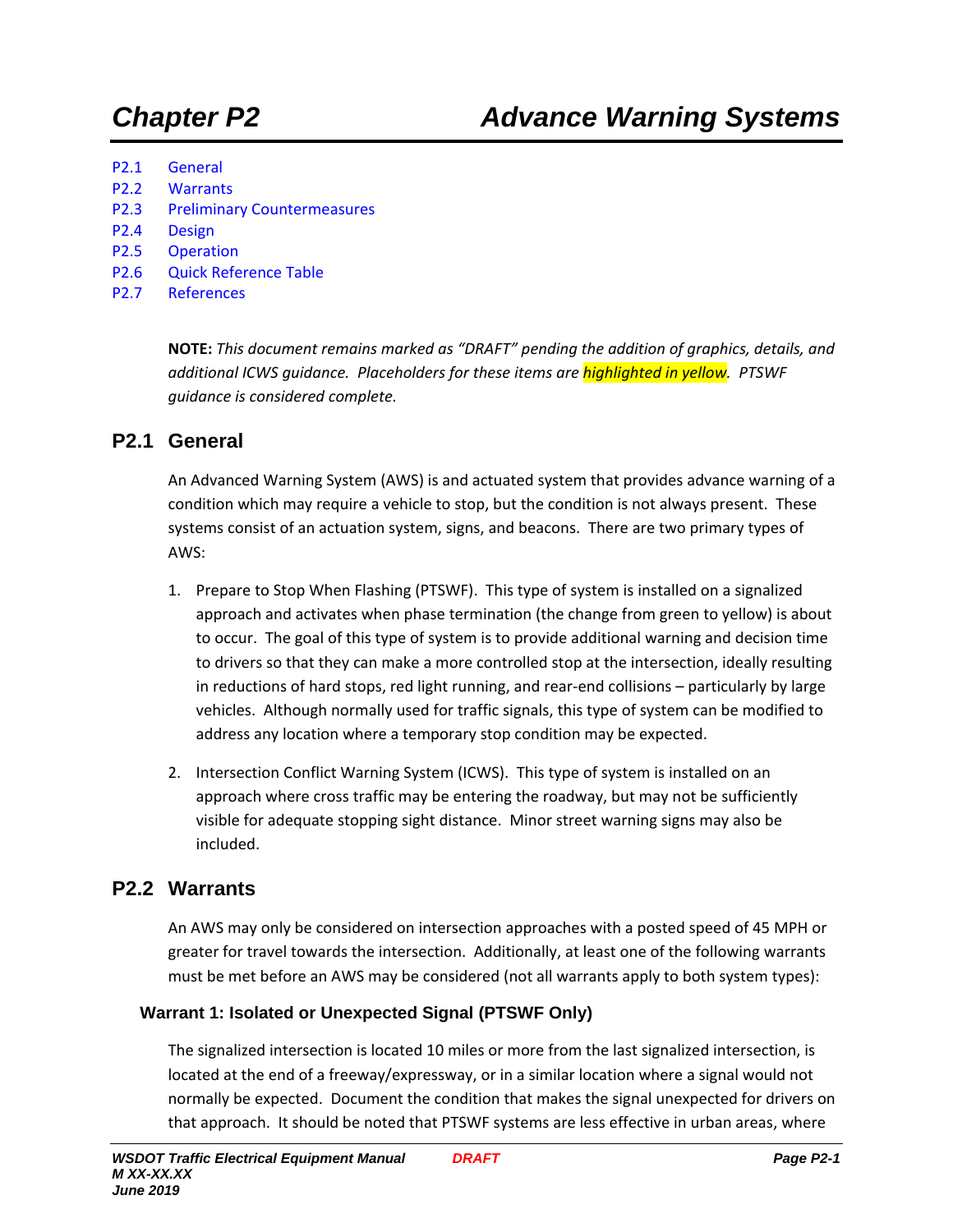there are a larger number of potential conflicts that may require a sudden stop and approach speeds are generally lower.

#### **Warrant 2: Limited Sight Distance**

The intersection is not visible within design stopping sight distance for that approach. Visibility for this situation depends on the type of intersection control:

- 1. For signalized intersections, visibility is the ability to see at least two signal displays (in case one display fails).
- 2. For non-signalized intersections, visibility is the ability to see a stopped vehicle on the cross road. This may be on one or more approaches, depending on conditions.

Limited Sight Distance is determined by Equation P2-1:

$$
D \le 1.47Vt + \frac{V_{85}^2}{0.93\left[a + 32.2\left(\frac{G}{100}\right)\right]}
$$
 Equation (P2-1)

Where:

- $\bullet$  D =
	- o For PTSWF: Distance to the stop line, in feet; Measured from where the second signal display for that approach becomes visible (such that if one display fails, the other is still visible).
	- o For ICWS: Distance to the nearest crossroad lane edge (before the radius return starts), in feet; measured from where a stopped vehicle becomes visible.
- $V_{85}$  = 85<sup>th</sup> Percentile Speed, in mph;

If 85<sup>th</sup> percentile speed is not known, use posted speed plus 7 mph. (See Reference 7)

- $\bullet$  t = 2.5; Perception-Reaction time, in seconds.
- $a =$  deceleration rate, in feet / seconds<sup>2</sup>;

Use a = 8, unless trucks are prohibited on the approach. If trucks are prohibited on the approach, use a = 10. (See Reference 4)

 $\bullet$  G = grade, in percent;

Uphill approach is positive (+), downhill approach is negative (-).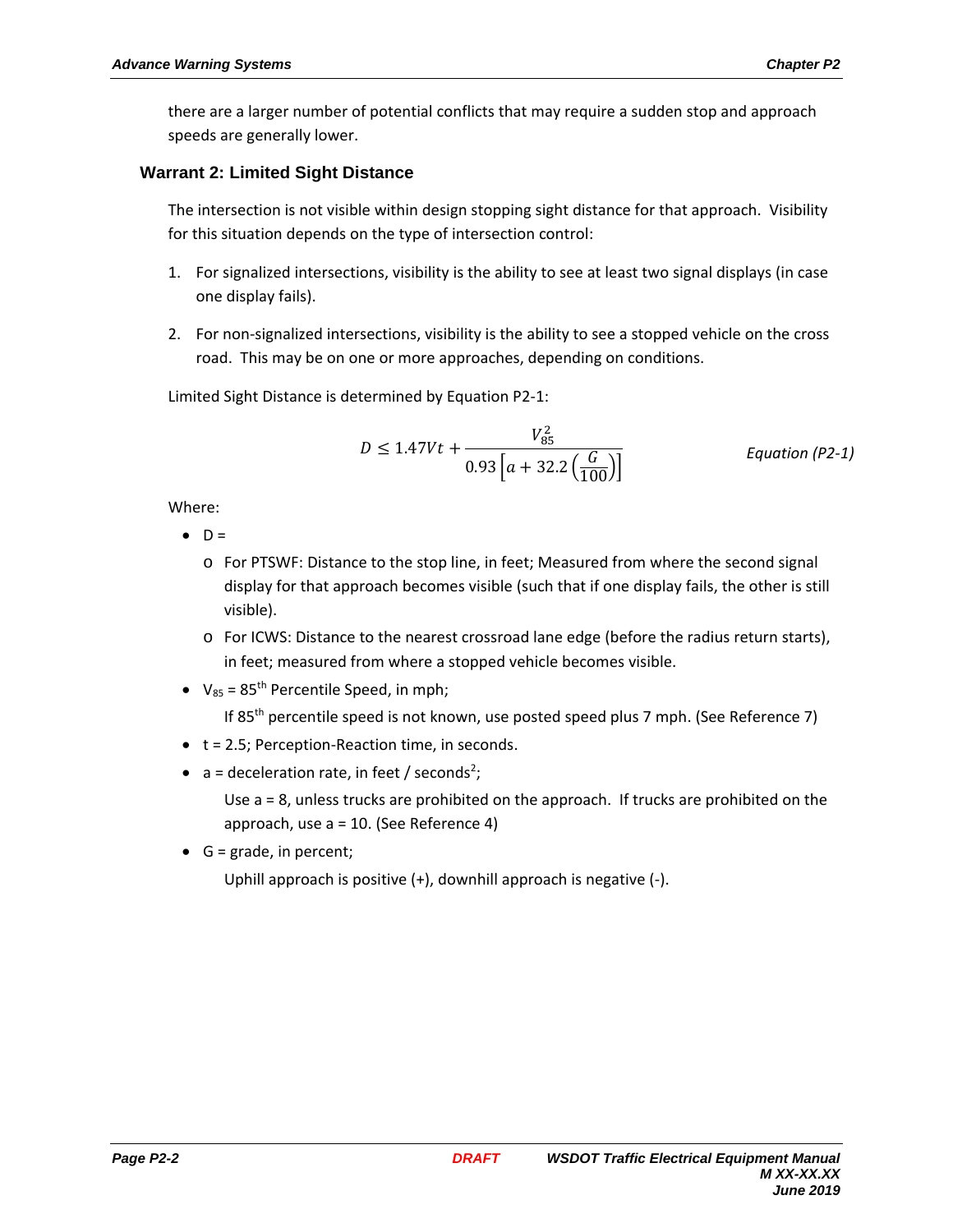#### **Warrant 3: Truck Downhill Dilemma Zone (PTSWF Only)**

On a downhill approach, the upstream end of the signal dilemma zone detection (UDZ $_{90}$ ) is closer to the stop line than the safe stopping sight distance for trucks (SSD<sub>T</sub>), as determined by Equations P2-2, P2-3, and P2-4:

$$
UDZ_{90} < SSD_T
$$
 \tEquation (P2-2)

$$
UDZ_{90} = \frac{V_{90}^2}{2\left[a + 32.2\left(\frac{G}{100}\right)\right]}
$$
 Equation (P2-3)

$$
SSD_T = 1.47Vt + \frac{V_{85}^2}{0.93\left[a + 32.2\left(\frac{G}{100}\right)\right]}
$$
 Equation (P2-4)

Where:

•  $V_{90} = 90^{th}$  Percentile Speed, in mph;

If 90<sup>th</sup> percentile speed is not known, use posted speed plus 12 mph. (See Reference 7 for 85<sup>th</sup> Percentile Speed; Estimated V<sub>90</sub> is V<sub>85</sub> + 5 MPH)

- $\bullet$  a = 8; deceleration rate, in feet / seconds<sup>2</sup>. (See Reference 4)
- $\bullet$  G = grade, in percent; G is always negative  $(-)$ .
- $V_{85}$  = 85<sup>th</sup> Percentile Speed, in mph;

If 85<sup>th</sup> percentile speed is not known, use posted speed plus 7 mph. (See Reference 7)

 $\bullet$  t = 2.5; Perception-Reaction time, in seconds.

Warrant 3 may not be used if trucks are prohibited on the approach.

#### **Warrant 4: General Truck Downgrade**

The approach has a downgrade of 3% or greater and greater than 15% truck volume.

#### **Warrant 5: Collision History**

There is a documented history of collisions on the approach, which have not been correctable through other means.

#### **Warrant 6: Engineering Judgement**

An Engineering Study or documented evidence of issues such as verified complaints, field observations of red light running, field observations of hard braking or skid marks (particularly from large trailers), or similar may be determined to justify an AWS. Requires approval from the Region Traffic Engineer.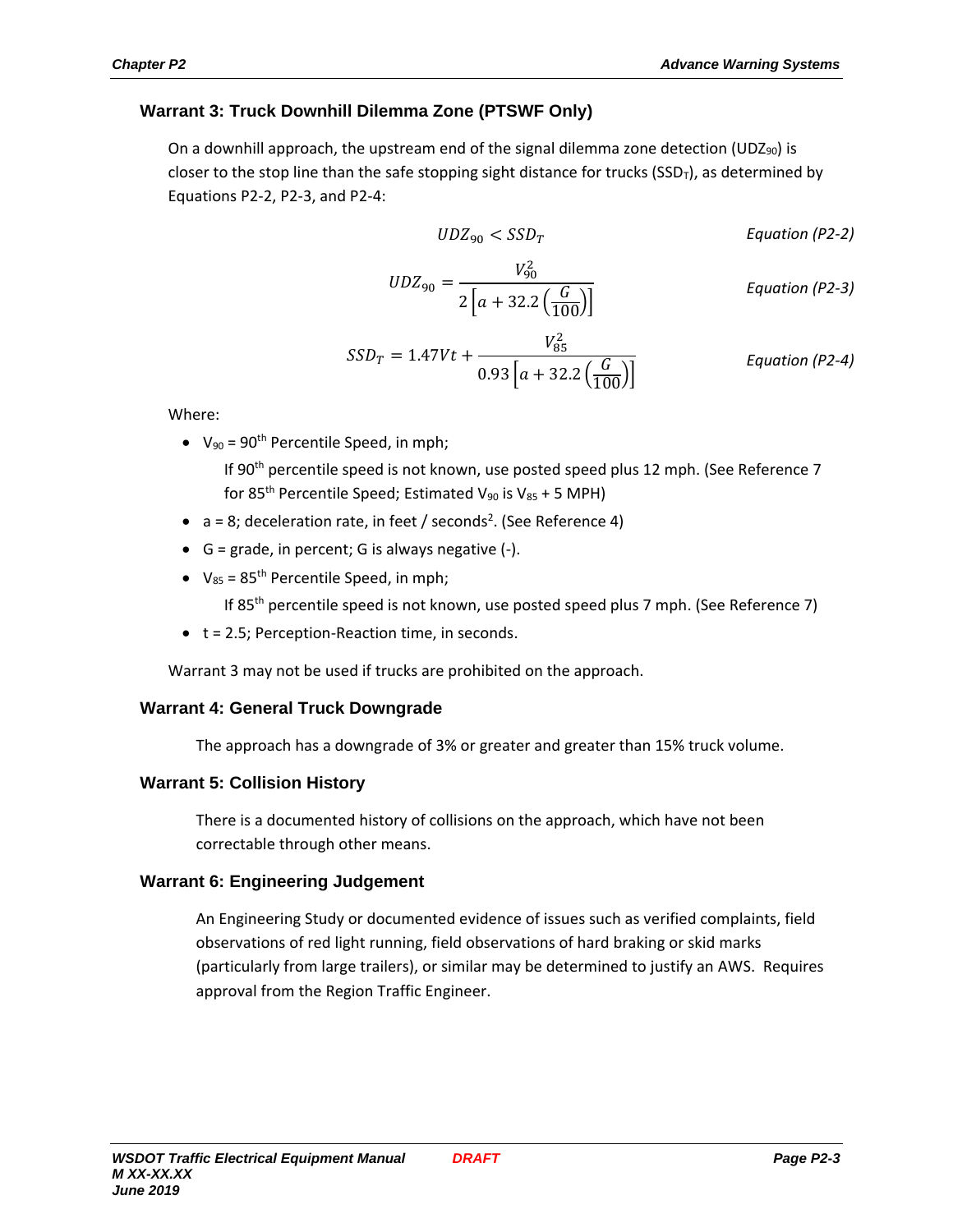# **P2.3 Preliminary Countermeasures**

The following countermeasures must be attempted, and shown to be insufficient, in the order shown below, before implementing an AWS:

- 1. Installation or Revision of Dilemma Zone Detection, as applicable (PTSWF only).
- 2. Improving sight distance, including obstruction removal or adding supplemental signal displays.
- 3. Speed limit revisions, if possible.
- 4. Revision of signal timing Yellow Clearance Interval, in particular (PTSWF only).
- 5. Installation of a single 48" x 48" Signal Ahead (W3-3) sign or applicable W Series Intersection Warning (W2-1 Cross Road Symbol, W2-2 Side Road Symbol, etc.) sign.
- 6. Installation of dual (gated) 48" x 48" Signal Ahead (W3-3) signs or applicable W Series Intersection Warning signs, for two lane, three lane, and divided (median or barrier with sufficient shoulder width) highways.
- 7. Installation of a single 48" x 48" Signal Ahead (W3-3) sign or applicable W Series Intersection Warning sign with continuous or actuated (actuated preferred), alternating flashing beacons.

For traffic signal systems, evaluation of countermeasures should be done as part of signal operations preventative maintenance/routine evaluation (at a minimum – more frequently is acceptable), and documentation should be included in the SIMMS Database.

# **P2.4 Design**

# *P2.4(1) Placement*

## **P2.3(1)(a) Major Roadway Signs**

AWS signs shall be installed on the major roadway (typically the mainline highway) at a location determined by Equation P2-5:

$$
D_S = \left\{ 1.47Vt + \frac{V_{85}^2}{30\left[\frac{a}{32.2} + \left(\frac{G}{100}\right)\right]} \right\} - 50
$$
 Equation (P2-5)

Where:

- $\bullet$  D<sub>S</sub> =
	- o For PTSWF: Distance to the stop line, in feet.
	- o For ICWS: Distance to the nearest crossroad lane edge (before the radius return starts), in feet.
- $V_{85}$  = 85<sup>th</sup> Percentile Speed, in mph;

if 85th percentile speed is not known, use posted speed plus 7 mph (See Reference 7)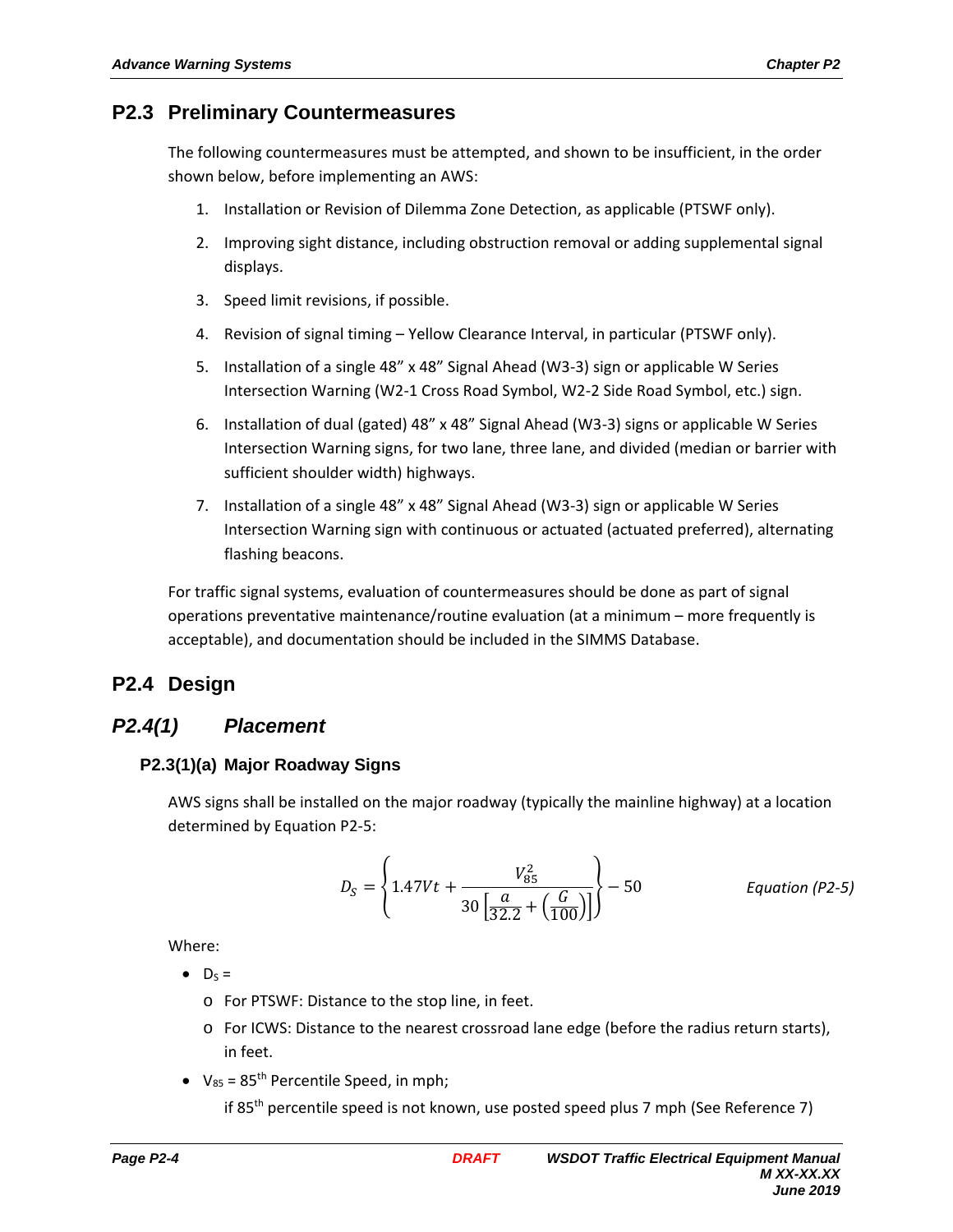- $\bullet$  t = 2.5; Perception-Reaction time, in seconds
- $a = 8$  or 10; deceleration rate, in feet / seconds<sup>2</sup>;
	- Use a = 8 unless trucks are prohibited on the approach. (See Reference 4)
- $G =$  grade, in percent; uphill approach is positive  $(+)$ , downhill approach is negative  $(-)$

Note: The sign position is 50 feet closer to the intersection (-50 at end of Equation P2-5) than the actual calculated stopping sight distance in an effort to allow for a response to beacon actuation right up to the calculated stopping sight distance (a sign at the calculated stopping sight distance cannot be seen from the calculated stopping sight distance).

The AWS sign location on the major roadway is dependent on the number of through lanes on the approach:

- For a single lane approach, one AWS sign shall be installed on the right shoulder of the roadway.
- For a multilane approach with a median or barrier with sufficient shoulder width, two AWS signs shall be installed – one on each side of the approach.
- For a multilane approach without a median, one overhead sign shall be installed. As an alternative, two modified overhead signs may be shoulder mounted if there is sufficient visibility of the left sign across the oncoming traffic lanes. Ground mounting should not be considered for highways with high average daily traffic (ADT).

For convenience, typical major roadway sign placement locations are shown in the table in Section P2.6. Exhibit P2-1 shows the basic concept of major roadway sign placement.

Placeholder, Exhibit P2-1

#### **P2.3(1)(b) Minor Roadway Signs (ICWS Only)**

For ICWS, it may be appropriate to include warning signs for the minor roadway, such as if there are issues with minor roadway gap acceptance. When used, minor roadway signs are placed on the far right corner of the intersection from the minor roadway approach (or equivalent location if a T intersection). Exhibit P2-2 shows the basic concept of minor roadway sign placement.

- Placeholder, Exhibit P2-2

#### **P2.3(1)(c) ICWS Sensors**

Placeholder for ICWS System Sensor Placement. To be provided in future version of this document.

# *P2.4(2) Construction*

Standard ground mounted AWS signs shall be installed on a Type FB Signal Standard with Alternating Beacons as shown in the *Standard Plans*. The beacons shall be increased in size to 12-inch diameter displays and include backplates (no reflective tape). Overhead mounted signs must be installed on a cantilever sign structure, due to their size. Overhead signs shall include two 12-inch diameter yellow displays, one in each upper corner.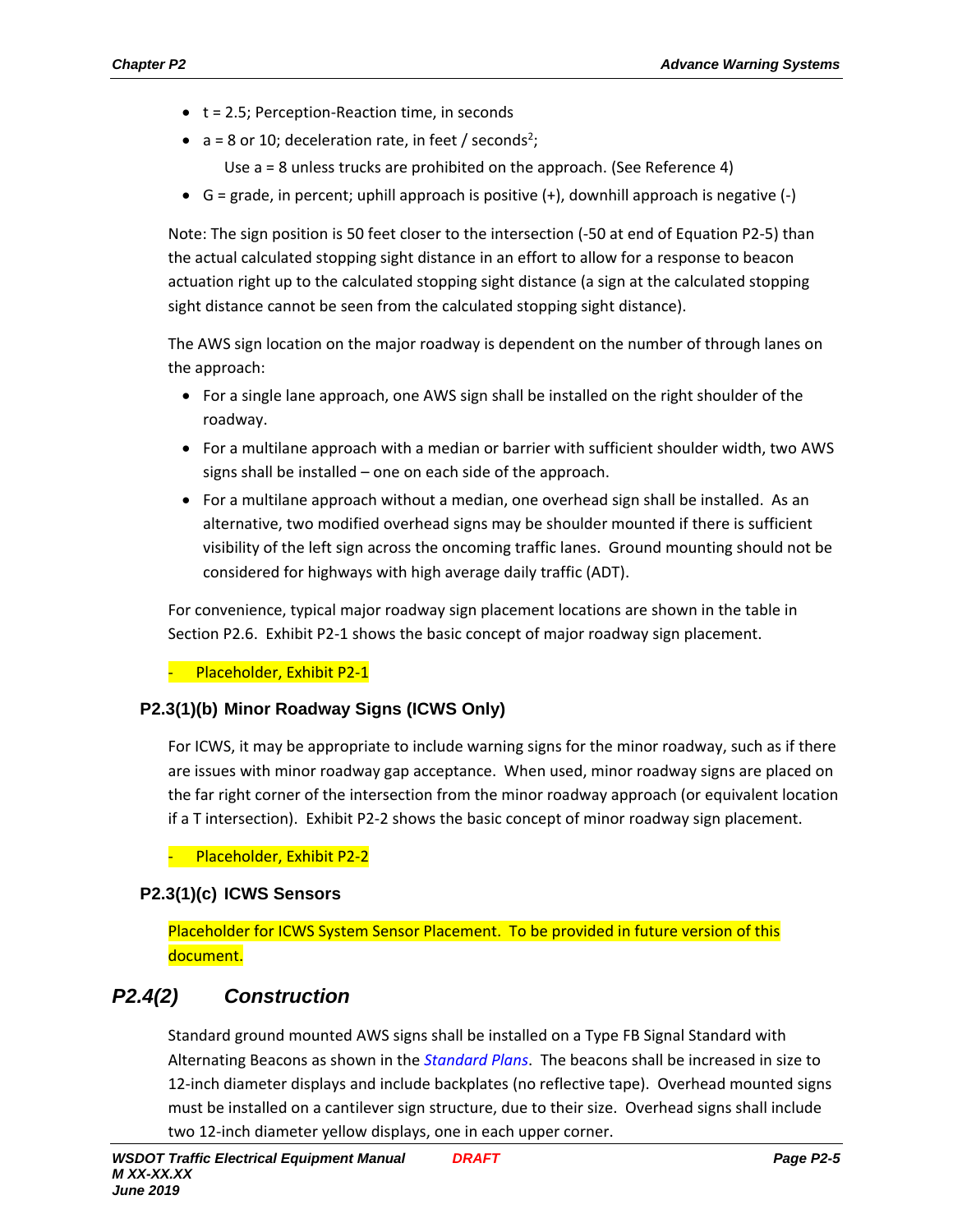#### **P2.4(2)(a) PTSWF Signs**

Signs shall be a standard 48" x 48" W3-3 (Signal Ahead Symbol) with a W11-101 (MOD.) sign reading "BE PREPARED TO STOP WHEN FLASHING". The standard arrangement is shown in Exhibit P2-3. A construction plan sheet is available from the Plan Sheet Library as part of Detail IS-##.

#### - Placeholder, Exhibit P2-3

Overhead mounted signs shall be 108" wide by 78" high, and includes a 30" x 30" W3-3 (Signal Ahead Symbol) on a black background, with the text "PREPARE TO STOP WHEN FLASHING" beneath it. The standard arrangement is shown in Exhibit P2-4. The modified ground version is shown in Exhibit P2-5. Both versions are available from the Plan Sheet Library as part of Detail IS-##.

- Placeholder, Exhibit P2-4
- Placeholder, Exhibit P2-5

#### **P2.4(2)(b) ICWS Signs**

Placeholder for ICWS System Construction Information. To be provided in future version of this document.

#### **P2.5 Operation**

The operation of an AWS system depends on the type of AWS System.

# *P2.5(1) PTSWF Operation*

PTSWF systems are designed to start flashing before the start of the Yellow Change Interval and remain flashing until the start of the next green phase. The amount of time the system flashes before the Yellow Change Interval starts is determined by Equation P2-6:

$$
AWT = \frac{D + D_P}{1.47V_{85}}
$$
 *Equation (P2-6)*

Where:

- AWT = Advance Warning Time, in seconds.
- $\bullet$  D = Distance to the stop line, in feet;

Measured from where the PTSWF sign is located.

- $\bullet$  D<sub>P</sub> = 70; PTSWF sign perception distance, in feet.
- $V_{85}$  = 85<sup>th</sup> Percentile Speed, in mph;

If 85<sup>th</sup> percentile speed is not known, use posted speed plus 7 mph. (See Reference 4)

The system shall also flash if the associated traffic signal system goes into flash. The PTSWF beacons shall always flash alternately.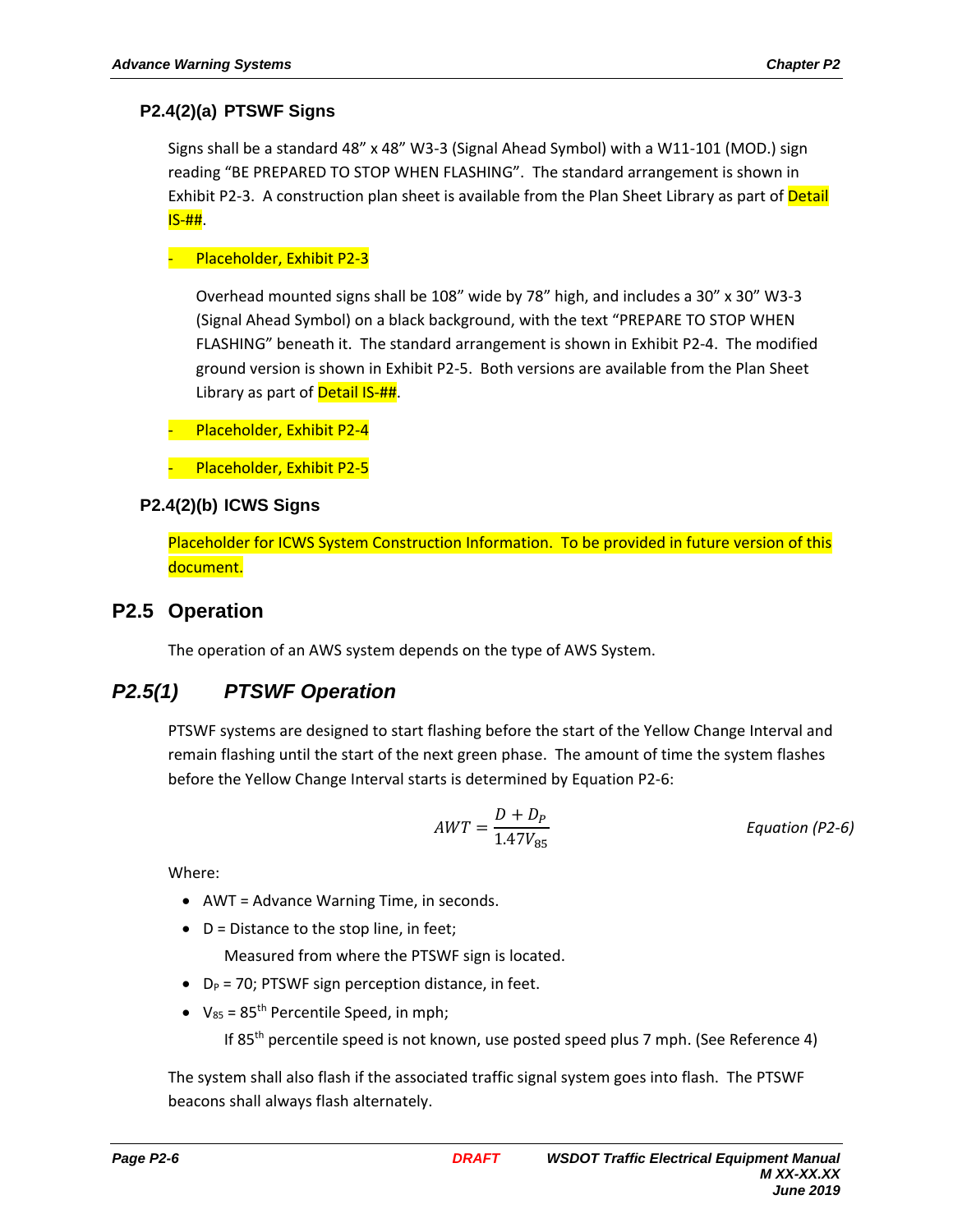For convenience, typical Advance Warning Times are shown in the table in Section P2.6

# *P2.5(2) ICWS Operation*

Placeholder for ICWS Operational Guidance. To be provided in future version of this document.

## **P2.6 Quick Reference Table**

The following table is provided as a quick reference guide for AWS sign placements and Advance Warning Times for basic grades and posted speeds **where the 85th percentile speed is not**  known. Where the 85<sup>th</sup> percentile speed is known, the sign placement distance and Advance Warning Time must be calculated as described in Sections P2.4 and P2.5.

|                |       | <b>Trucks Allowed</b><br>(deceleration rate = 8 ft/s <sup>2</sup> ) |            |     |            |     |            |      |            | <b>Trucks Prohibited</b><br>(deceleration rate = $10 \text{ ft/s}^2$ ) |            |     |            |     |            |     |            |
|----------------|-------|---------------------------------------------------------------------|------------|-----|------------|-----|------------|------|------------|------------------------------------------------------------------------|------------|-----|------------|-----|------------|-----|------------|
| Speed<br>(mph) |       | 45                                                                  |            | 50  |            | 55  |            | 60   |            | 45                                                                     |            | 50  |            | 55  |            | 60  |            |
| Grade<br>L     |       | D                                                                   | <b>AWT</b> | D   | <b>AWT</b> | D   | <b>AWT</b> | D    | <b>AWT</b> | D                                                                      | <b>AWT</b> | D   | <b>AWT</b> | D   | <b>AWT</b> | D   | <b>AWT</b> |
| Downhill       | $-8%$ | 676                                                                 | 9.8        | 802 | 10.4       | 939 | 11.1       | 1085 | 11.7       | 532                                                                    | 7.9        | 629 | 8.3        | 734 | 8.8        | 845 | 9.3        |
|                | $-7%$ | 646                                                                 | 9.4        | 766 | 10.0       | 896 | 10.6       | 1035 | 11.2       | 516                                                                    | 7.7        | 610 | 8.1        | 710 | 8.6        | 818 | 9.0        |
|                | $-6%$ | 619                                                                 | 9.0        | 734 | 9.6        | 858 | 10.2       | 990  | 10.8       | 501                                                                    | 7.5        | 592 | 7.9        | 689 | 8.3        | 793 | 8.8        |
|                | $-5%$ | 595                                                                 | 8.7        | 705 | 9.3        | 824 | 9.8        | 950  | 10.4       | 487                                                                    | 7.3        | 575 | 7.7        | 670 | 8.1        | 771 | 8.5        |
|                | $-4%$ | 574                                                                 | 8.4        | 679 | 8.9        | 793 | 9.5        | 914  | 10.0       | 474                                                                    | 7.1        | 560 | 7.5        | 651 | 7.9        | 749 | 8.3        |
|                | $-3%$ | 554                                                                 | 8.2        | 655 | 8.7        | 764 | 9.2        | 881  | 9.7        | 462                                                                    | 7.0        | 545 | 7.3        | 635 | 7.7        | 730 | 8.1        |
|                | $-2%$ | 536                                                                 | 7.9        | 634 | 8.4        | 739 | 8.9        | 851  | 9.4        | 451                                                                    | 6.8        | 532 | 7.2        | 619 | 7.6        | 711 | 7.9        |
|                | $-1%$ | 519                                                                 | 7.7        | 614 | 8.2        | 715 | 8.6        | 824  | 9.1        | 441                                                                    | 6.7        | 520 | 7.0        | 604 | 7.4        | 694 | 7.8        |
|                | 0%    | 504                                                                 | 7.5        | 595 | 7.9        | 694 | 8.4        | 798  | 8.8        | 431                                                                    | 6.6        | 508 | 6.9        | 590 | 7.2        | 678 | 7.6        |
| Uphill         | 1%    | 490                                                                 | 7.3        | 579 | 7.7        | 674 | 8.2        | 775  | 8.6        | 422                                                                    | 6.4        | 497 | 6.8        | 578 | 7.1        | 663 | 7.4        |
|                | 2%    | 477                                                                 | 7.2        | 563 | 7.6        | 655 | 8.0        | 754  | 8.4        | 414                                                                    | 6.3        | 487 | 6.6        | 565 | 7.0        | 649 | 7.3        |
|                | 3%    | 465                                                                 | 7.0        | 548 | 7.4        | 638 | 7.8        | 734  | 8.2        | 406                                                                    | 6.2        | 477 | 6.5        | 554 | 6.8        | 636 | 7.2        |
|                | 4%    | 454                                                                 | 6.8        | 535 | 7.2        | 622 | 7.6        | 715  | 8.0        | 398                                                                    | 6.1        | 468 | 6.4        | 543 | 6.7        | 623 | 7.0        |
|                | 5%    | 443                                                                 | 6.7        | 522 | 7.1        | 607 | 7.4        | 698  | 7.8        | 391                                                                    | 6.0        | 460 | 6.3        | 533 | 6.6        | 611 | 6.9        |
|                | 6%    | 433                                                                 | 6.6        | 511 | 6.9        | 593 | 7.3        | 681  | 7.6        | 384                                                                    | 5.9        | 452 | 6.2        | 524 | 6.5        | 600 | 6.8        |
|                | 7%    | 424                                                                 | 6.5        | 500 | 6.8        | 580 | 7.1        | 666  | 7.5        | 378                                                                    | 5.9        | 444 | 6.1        | 515 | 6.4        | 589 | 6.7        |
|                | 8%    | 416                                                                 | 6.4        | 489 | 6.7        | 568 | 7.0        | 652  | 7.3        | 372                                                                    | 5.8        | 437 | 6.0        | 506 | 6.3        | 579 | 6.6        |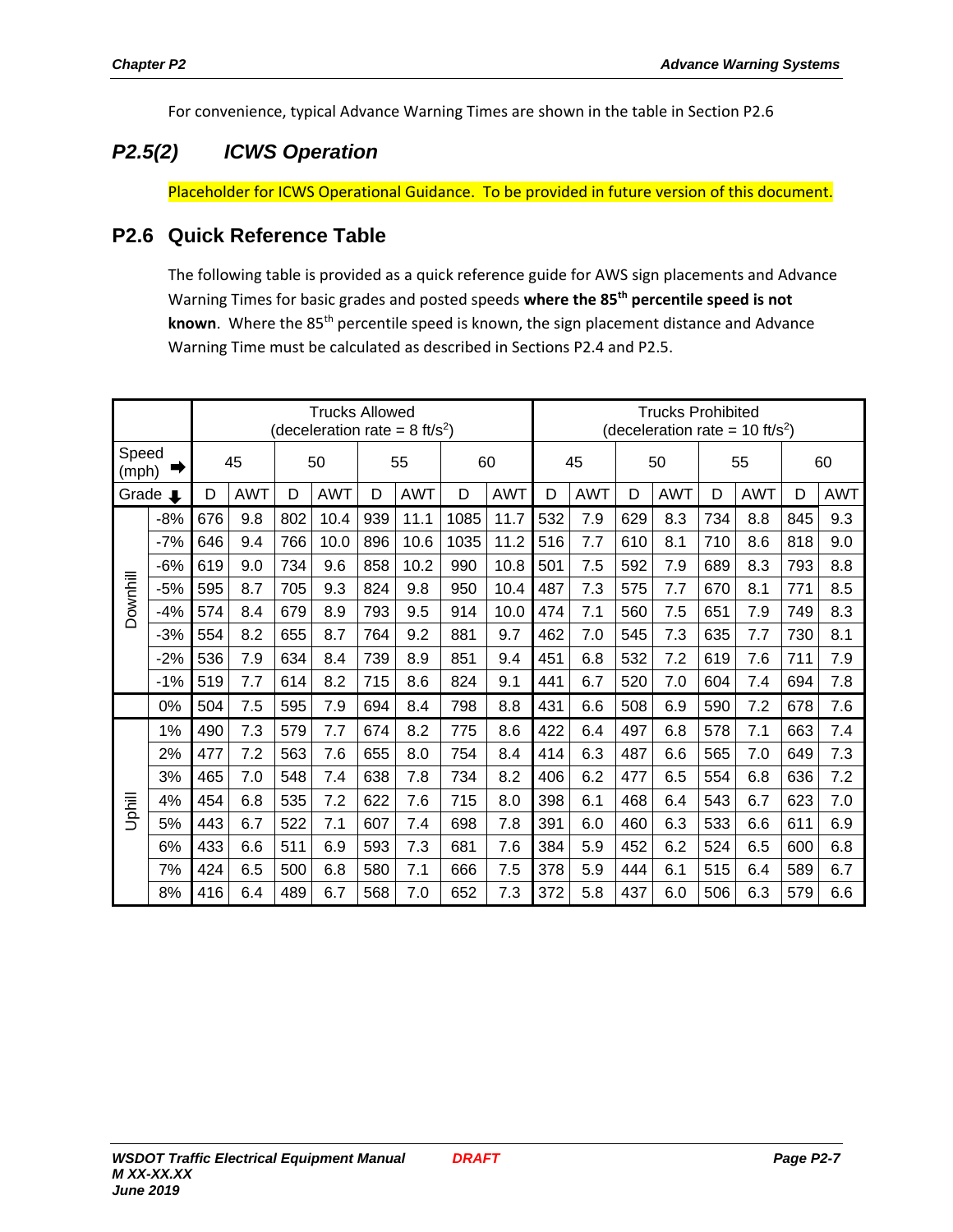## **P2.7 References**

The following references are used in the development of this chapter:

- 1. B.A. Farraher, R. Weinholzer and M.P. Kowski, "The Effect of Advanced Warning Flashers on red-light Running-A Study Using Motion Imaging Recording System Technology at Trunk Highway 169 and Pioneer Trail in Bloomington, Minnesota."
- 2. British Columbia Ministry of Transportation and Infrastructure, Electrical and Traffic Engineering Manual (2013), Section 402.6.9 (http://www.th.gov.bc.ca/publications/eng\_publications/electrical/electrical\_and\_traffic\_e ng/Electrical Signing Design Manual/tableofcontents.htm)
- 3. Donnell, ET, ML Adolini, DJ Torbic, JM Mason, & Lily Elefteriadou. "Truck Safety Considerations for Geometric Design and Traffic Operations." Proceedings of the ITE 2001 Annual Meeting and Exhibit, Chicago, IL: 2001. (https://nacto.org/docs/usdg/truck\_safety\_considerations\_for\_geometric\_design\_and\_traff ic operations donnell.pdf)
- 4. Minnesota DOT (MnDOT) Traffic Signal Timing and Coordination Manual, 2017, Section 4.14: Guidelines for Consideration and Timing of Advanced Warning Flashers; http://www.dot.state.mn.us/trafficeng/signals/manual.html
- 5. Minnesota Manual on Uniform Traffic Control Devices (MN MUTCD) (2018), Chapter 4O, Advance Warning Flashers (http://www.dot.state.mn.us/trafficeng/publ/mutcd/)
- 6. NCHRP Report 505 Review of Truck Characteristics as Factors in Roadway Design, Transportation Research Board, Washington, DC, 2003 (http://www.trb.org/Publications/Blurbs/153579.aspx)
- 7. NCHRP Report 731 Guidelines for Timing Yellow and All Red Intervals at Signalized Intersections, Transportation Research Board, Washington, DC, 2013 (http://www.trb.org/Publications/Blurbs/168017.aspx)
- 8. Ohio Department of Transportation (ODOT) Traffic Engineering Manual (2018), Section 407- 2 Prepare to Stop When Flashing Signs (W3-H4a) (http://www.dot.state.oh.us/Divisions/Engineering/Roadway/DesignStandards/traffic/TEM/ Pages/default.aspx)
- 9. P. D. Pant, X. H. Huang. "Active Advance Warning Signs at High-Speed Signalized Intersections: Results of a Study in Ohio," Transportation Research Record, no. 1368 (1992): 18-26. (http://onlinepubs.trb.org/Onlinepubs/trr/1992/1368/1368-003.pdf)
- 10. T. Sayed, H. Vahidi, and F. Rodriguez, "Advanced Warning Flashers: Do They Improve Safety?" Transportation Research Record 1692, (Washington, DC: Transportation Research Board, 1999). (https://trrjournalonline.trb.org/doi/abs/10.3141/1692-05)